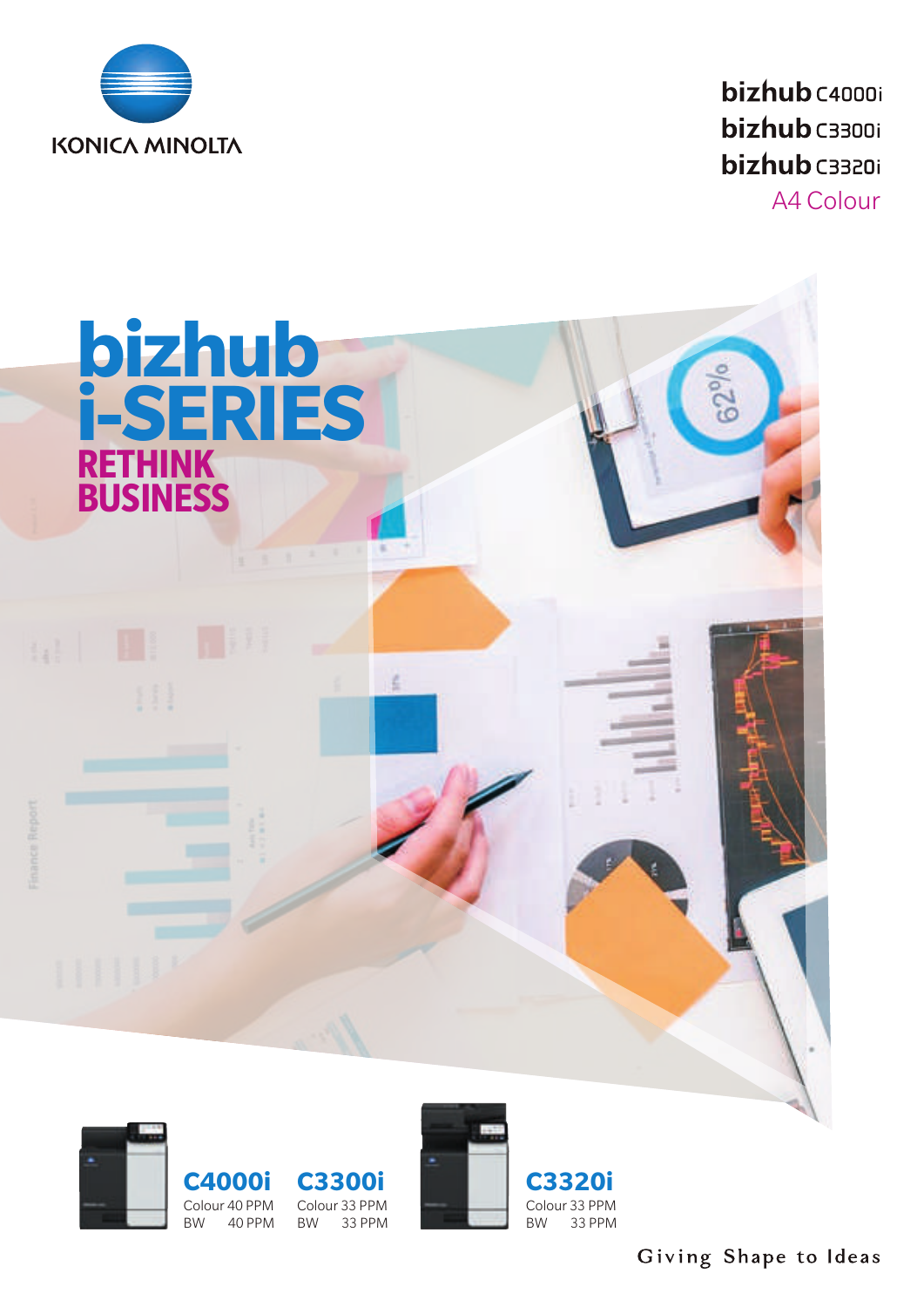# **bizhub i-SERIES ACHIEVE OUTSTANDING PRODUCTIVITY** Compact A4 Laser Printer



## **Outstanding productivity and operability in a compact size**

#### **Delivers high-speed 40 ppm printing**

bizhub C4000i delivers high-speed printing productivity up to 40ppm, while bizhub C3300i prints up to 33ppm, for both colour and monochrome. Warm-up time between power up and ready to print, is less than 15 seconds for colour and less than 13 seconds for monochrome. First copy out time is less than 8.7 seconds for colour and less than 8.0 seconds for monochrome, and panel rest time has been significantly reduced to 1.5 seconds.

#### **Duplex printing/Combine function reduces paper use**

Duplex printing, and a Combine function that aggregates multiple pages onto one page (a maximum of 16 pages) come as standard. The resulting significant reduction in paper use is effective in reducing TCO (Total Cost of Ownership).

#### **USB direct print**

Just insert a USB flash drive into the USB port, and the data can be directly printed with a few easy steps.

Compatible file formats: PDF, compact PDF, JPEG, TIFF, XPS, compact XPS, OOXML (.docx/.xlsx/.pptx), and PPML

#### **Equipped with 1,200 dpi High Resolution Mode**

bizhub C4000i series is equipped with a 1,200 dpi High Resolution Mode\* with superb capability to reproduce small text and fine lines. It delivers high-quality output of drawings that require fine details, and documents with high-density text.

\*Print speed reduces.

#### **Large, easy to use 7-inch panel with new UI for better operability**

The operation panel has been redesigned, now featuring familiar, smart device style operability. A large 7-inch screen delivers simpler operation with a few easy steps.



### **Compatible with a wireless LAN environment\***

bizhub C4000i series can be connected to a wireless LAN in environments that lack a wired LAN. It is compatible with simple AP (Access Point) Mode which can set up a local wireless LAN environment with only the main bizhub unit. A wireless LAN can be built separately from the company LAN. Because they bypass the company LAN, even mobile devices brought in from outside can be securely connected.

\*Requires Upgrade Kit UK-221 option.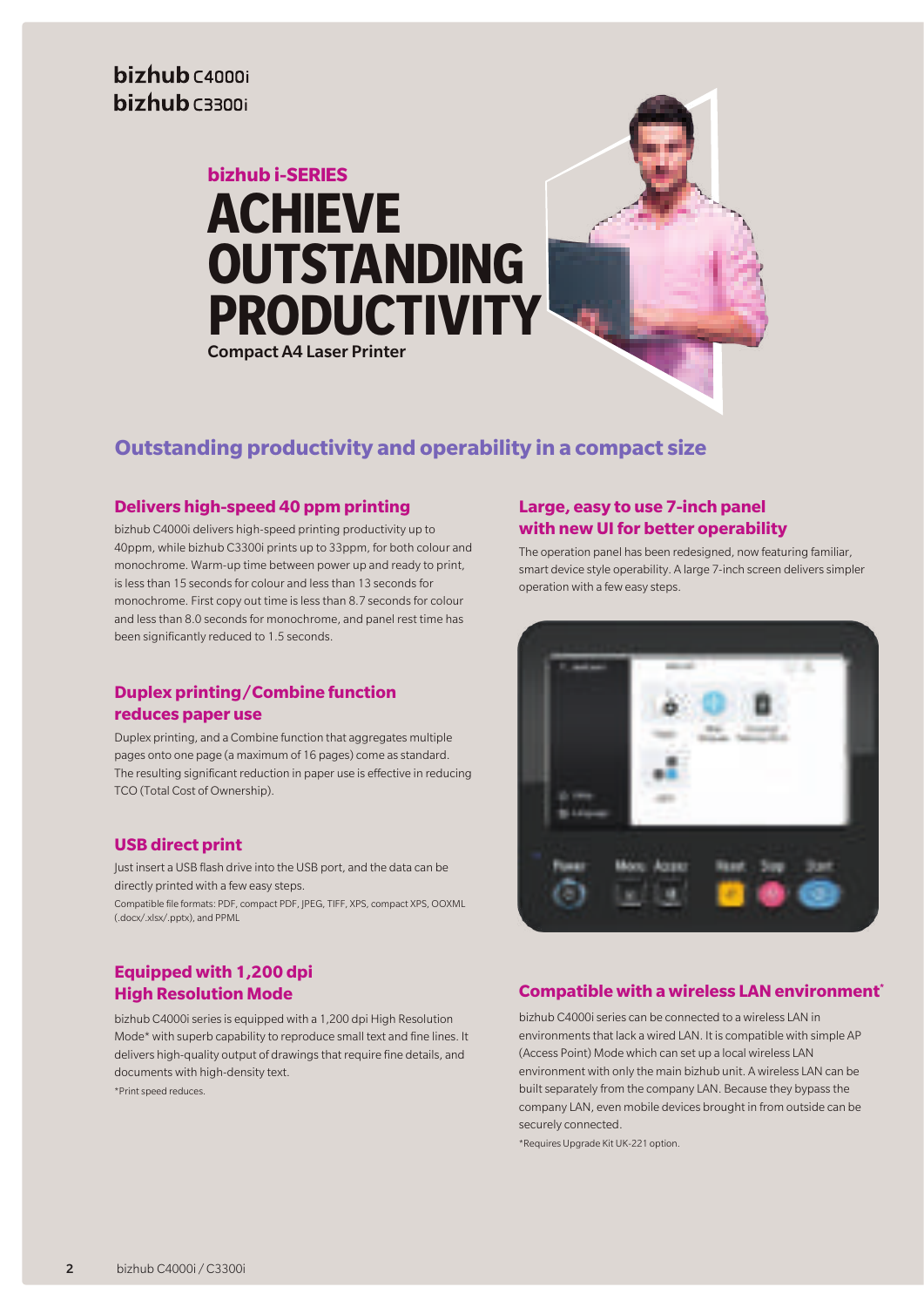### **A compact size, 420 mm wide and 528 mm deep**

Achieves a small footprint enabling placement on a desktop or in tight office spaces.



### **Designed for a maximum paper feed capacity of 1,600 sheets**

bizhub C4000i offers an optional 500-sheet paper feed unit, where up to 2 trays can be added. Despite its compact size, it delivers substantial paper feed capacity with a maximum of 1,600 sheets, including 100 sheets from a manual feed tray. **Max.**



\*C4000i: up to 2x paper feed units can be added. C3300i: 1x paper feed unit can be added.

Paper size: A4 -A6, B5 -B6, legal \*Creases or print defects may occur depending on the envelope type, storage and printing environment.

# **MOBILE & CLOUD** Flexible network connectivity

#### **Konica Minolta Mobile Print\*1 connects with mobile devices**

A simple and intuitive user interface enables easy connection with mobile devices.

Documents and photos stored in the cloud can be printed.

\*1 The Android version can be downloaded from Google Play, iOS version from App Store and Windows 10 Mobile version from Microsoft Store. \*Requires a wireless LAN environment to connect mobile devices to a network.



#### **Compatibility with mobile print services**

bizhub C4000i series is compatible with a variety of services to print from smartphones and tablets.





Print Service



AirPrint Mopria Konica Minolta Print Service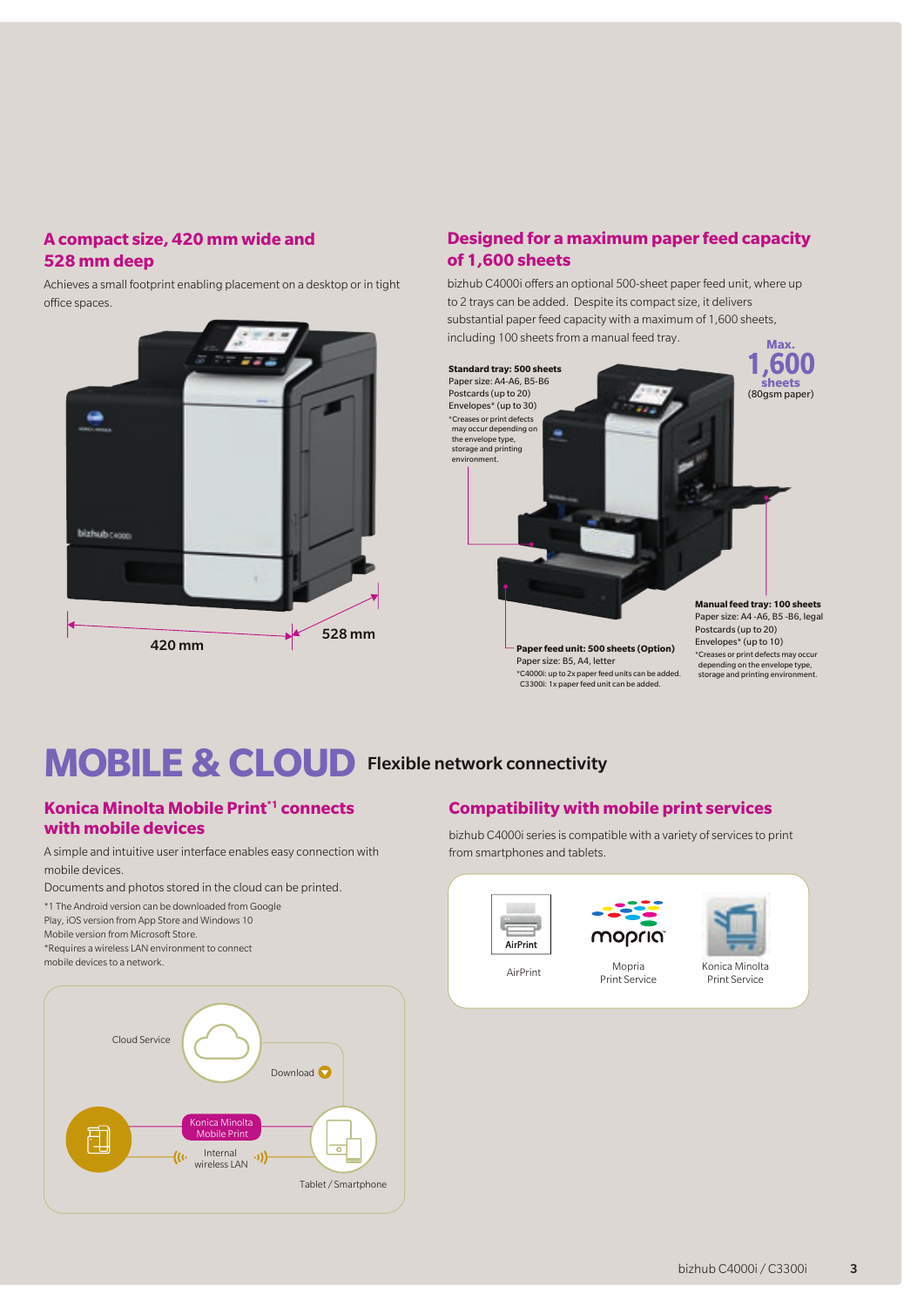# bizhub caazni

**bizhub i-SERIES SIMPLIFYING WORK**

Compact, easy to use

## **A compact MFP offering ease of use and simple design**

A4 Colour Multifunctional Printer

#### **New, easy-to-use panel design and UI for better operability**

Adopting a large 7-inch touch screen, the operation panel has been redesigned and features familiar smart device style operability. Simpler operation has been achieved by narrowing down functions and screen transitions to focus on frequently-used functions. The operation panel can also be tilted to suit individual users.



#### **Compatible with a wireless LAN environment\***

bizhub C3320i can be connected to a wireless LAN in environments that lack a wired LAN. It is compatible with simple AP (Access Point) Mode which can set up a local wireless LAN environment with only the main bizhub unit. A wireless LAN can be built separately from the company LAN. Because they bypass the company LAN, even mobile devices brought in from outside can be securely connected. \*Requires optional Upgrade Kit UK-221.



#### **A compact size, 420 mm wide and 528 mm deep**

Achieves a small footprint enabling placement on a desktop or in tight office spaces.



#### **Designed for a maximum paper feed capacity of 1,100 sheets**

bizhub C3320i offers an optional 500 sheet paper feed unit. Despite its compact body, it delivers substantial paper feed capacity with a maximum of 1,100 sheets, including 100 sheets of manual feed.



**Paper feed unit: 500 sheets (Option)** Paper size: B5, A4, lette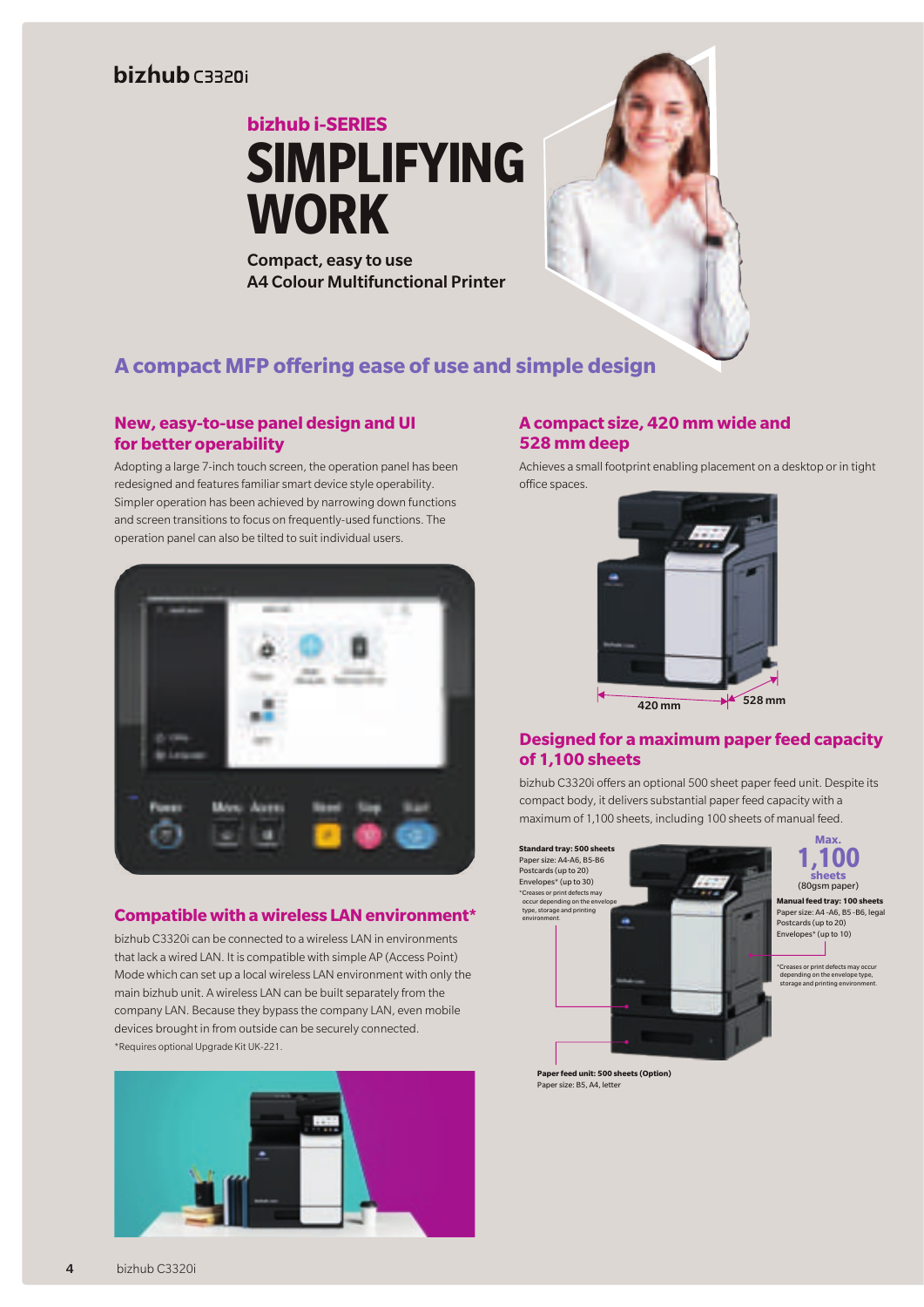# **SCAN** Offers easy, handy colour scanning

#### **Diverse Scan Send functions**

Offers a variety of sending methods including email, PC, FTP server, USB flash drive etc. This promotes smooth information sharing and a more paperless environment.

\*File formats: JPEG, PDF, compact PDF, TIFF, XPS, compact XPS, and PPTX.

#### **Standard Single-pass, Duplexing Automatic Document Feeder**

Capable of scanning both sides of a two-sided document at once, bizhub C3320i achieves high-speed scanning, and reduces risks such as jamming of the original, because the original does not need to be reversed.

# **COPY & PRINT** High-speed, high-quality colour copying and printing

#### **High-speed 33 ppm (A4) output for colour and monochrome**

In addition to a high-speed output of 33 ppm (A4), a standard duplex printing function enables highly productive and fast printing. The unit can also handle paper thicknesses up to 210 gsm.

#### **USB direct print**

After inserting a USB flash drive into the USB port located at the side of the operation panel, printing procedures pop up on the touch screen, and the data can be printed with a few easy steps.

Compatible file formats: PDF, compact PDF, JPEG, TIFF, XPS, compact XPS, OOXML (.docx/.xlsx/.pptx), and PPML.

#### **Equipped with Card Shot function**

When copying both sides of an irregular-sized original such as a license or business card, the front and back sides of the card can be automatically arranged to be printed on the same side of one sheet.



# **MOBILE & CLOUD** Compatible with both mobile and cloud network functions

#### **Konica Minolta Mobile Print\*1 connects with mobile devices**

A simple and intuitive user interface enables easy connection with mobile devices. Documents and photos stored in the cloud can be easily printed.

\*1 The Android version can be downloaded from Google Play, iOS version from

App Store and Windows 10 Mobile version from Microsoft Store.

\*Requires a wireless LAN environment to connect mobile devices to a network.



# **ECOLOGY DESIGN** A range of environmental considerations

#### **Toner Save/Skip Blank Pages functions**

bizhub C3320i is equipped with a Toner Save function that enables printing with a small amount of toner, and a Skip Blank Pages function that will not print blank pages. This reduces usage of toner and paper and in turn reduces costs and environmental burden.

#### **Utilisation of recycled materials**

Recycled materials are used in numerous places in the bizhub C3320i, achieving 60% by surface area ratio.

#### **Operation key enables simple power saving**

Simply pressing the power key makes the switch to Sleep Mode enabling easy power saving when not in use.

#### **Duplex printing/Combine function reduces paper use**

Duplex printing, and a Combine function that aggregates multiple pages onto one page (when copying: a maximum of 8 pages; when printing: a maximum of 16 pages) come as standard. The resulting significant reduction in paper use is effective in reducing TCO (Total Cost of Ownership).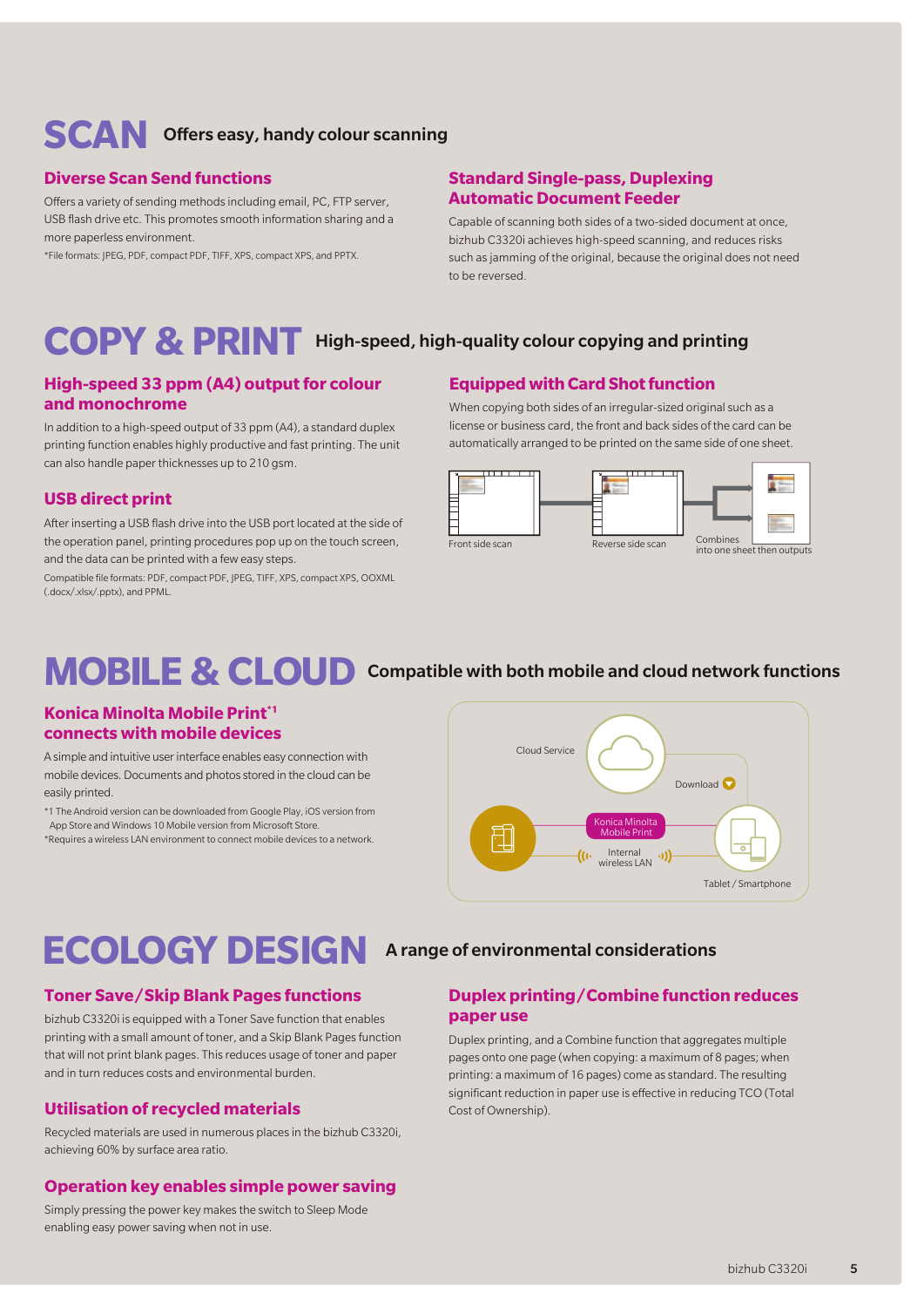### **OPTION DESCRIPTIONS**

#### CONNECTIVITY

| <b>UK-221 Wireless LAN</b>      | Wireless LAN and Wireless LAN Access Point Mode |
|---------------------------------|-------------------------------------------------|
| EK-P08 USB I/F kit              | USB keyboard connection                         |
| EK-P09 USB I/F kit              | USB keyboard connection; Bluetooth              |
| <b>EK-P10 NFC interface</b>     | To connect with Android mobile devices          |
| EK-P11 I/F cable for CSRC modem | <b>GPRS modem connection for CSRC</b>           |
| <b>ID</b> card reader           | Various ID card technologies                    |
| <b>MK-P08 Mount kit</b>         | Installation kit for ID card reader             |

| OTHERS                        |                                                            |
|-------------------------------|------------------------------------------------------------|
| <b>WT-P03 Working table</b>   | Authentication device placement                            |
| KP-P03 10-Key pad             | For use instead of touchscreen                             |
| KH-P02 Keyboard holder        | To place USB keyboard                                      |
| <b>MEDIA INPUT</b>            |                                                            |
| PF-P20 Paper tray             | 500 sheets, A4, 60-90 g/m <sup>2</sup>                     |
|                               | C4000i can support up to x2 additional PF-P20              |
|                               | C3300i can support x1 additional PF-P20                    |
| PF-P22 Height adjustment unit | To achieve comfortable height for operation                |
|                               | Can be installed in place of PF-P20                        |
| DK-P04 Copier desk            | Provides storage space for print media and other materials |
| <b>MEDIA OUTPUT</b>           |                                                            |
| FS-P04 Off-line stapler       | 20-sheet off-line stapling includes mounting table         |
|                               |                                                            |

#### **TECHNICAL SPECIFICATIONS**

| <b>SYSTEM SPECIFICATIONS</b>        |                                                             |
|-------------------------------------|-------------------------------------------------------------|
| Panel size/resolution               | 7" / 800 x 480                                              |
| System memory (standard/max)        | C4000i - 4GB                                                |
|                                     | C3000i - 3GB                                                |
| System storage                      | 8 GB (standard)                                             |
| Interface                           | 10/100/1,000-Base-T Ethernet; USB 2.0;                      |
|                                     | Wi-Fi 802.11 b/g/n (optional)                               |
| Network protocols                   | TCP/IP (IPv4/IPv6); SMB; LPD; IPP; SNMP;                    |
|                                     | HTTP(S); AppleTalk; Bonjour                                 |
| Paper input capacity (standard/max) | C4000i - 600 sheets / 1,600 sheets                          |
|                                     | C3300i - 600 sheets / 1,100 sheets                          |
| Paper tray input (standard)         | 1x 500 sheets; A6-A4; custom sizes; 60-210 g/m <sup>2</sup> |
| Paper tray input (optional)         | 1x 500 sheets; A4; 60-90 g/m <sup>2</sup>                   |
|                                     | C4000i can support up to x2 optional Paper Trays            |
|                                     | C3300i can support x1 optional Paper Tray                   |
| <b>Manual bypass</b>                | 100 sheets; A6-A4; Custom sizes; 60-210 g/m <sup>2</sup>    |
| <b>Automatic duplexing</b>          | A5-A4; 60-210 g/m <sup>2</sup>                              |
| Finishing modes (optional)          | Group; Sort; Staple (offline)                               |
| Output capacity (standard)          | Max 250 sheets                                              |
| Print volume (monthly)              | C4000i - Rec. 6,500 pages; Max. <sup>1</sup> 120,000 pages  |
|                                     | C33001 - Rec. 6,500 pages; Max. <sup>1</sup> 96,000 pages   |
| <b>Toner lifetime</b>               | Black up to 13,000 pages                                    |
|                                     | CMY up to 9,000 pages                                       |
| Imaging unit lifetime               | Black up to 200,000 pages (imaging unit)                    |
|                                     | CMY up to 100,000 pages (imaging unit)                      |
| <b>Power consumption</b>            | 220-240 V / 50/60 Hz; Less than 1.45 kW                     |
| System dimension (W x D x H)        | 420 x 528 x 473 mm (without options)                        |
| System weight                       | Approx. 33.2 kg (without options)                           |

#### PRINTER SPECIFICATIONS Imaging technology Laser Toner technology Simitri® HD polymerised toner Print resolution 1,800 (equivalent) x 600 dpi; 1200 x 1200 dpi Print Speed A4 (mono/colour) C4000i - Up to 40/40 ppm C3300i – Up to 33/33 ppm 1<sup>st</sup> print out time A4 (mono/colour) C4000i - 8.0/8.7 sec. C3300i – 8.7/9.6 sec. Warm-up time Approx. 13 sec. in mono; 15 sec. in color<sup>2</sup> Page description language PCL 6 (XL3.0); PCL 5c; PostScript 3 (CPSI 3016); XPS Operating System Windows 7 (32/64); Windows 8/8.1 (32/64); Windows 10 (32/64); Windows Server 2008 (32/64); Windows Server 2008 R2; Windows Server 2012; Windows Server 2012 R2; Windows Server 2016; Windows Server 2019; Macintosh OS X 10.10 or later; Unix; Linux; Citrix Printer fonts 80 PCL Latin; 137 PostScript 3 Emulation Latin Mobile printing AirPrint (iOS); Mopria (Android); Konica Minolta Mobile Print (iOS/Android/Windows 10 Mobile); Mobile Authentication and Pairing (iOS/Android) Optional: WiFi Direct SYSTEM FEATURES

| <b>Security Functions (standard)</b>   | IP filtering and port blocking; SSL3 and TLS1.0/1.1/1.2 network  |
|----------------------------------------|------------------------------------------------------------------|
|                                        | communication; IPsec support; IEEE 802.1x support;               |
|                                        | User authentication; Authentication log; Secure print; Kerberos; |
|                                        | Print user data encryption                                       |
| <b>Accounting (standard)</b>           | Up to 100 user accounts; Active Directory support                |
|                                        | (user name + password)                                           |
| <b>Accounting Functions (optional)</b> | ID card authentication (ID card reader);                         |
|                                        | Authentication by mobile device (Android/iOS)                    |
| Software                               | Net Care Device Manager; Data Administrator;                     |
|                                        | Web Connection; Print Status Notifier; Driver Packaging Utility; |
|                                        | Log Management Utility                                           |

 $<sup>1</sup>$  If the maximum volume is reached within a period of one year, then a maintenance cycle must be performed</sup> ² Warm-up time may vary depending on the operating environment and usage

– All specifications refer to A4-size paper of 80  $\sigma/m^2$  quality.

- The support and availability of the listed specifications and functionalities varies depending on operating systems, applications and network protocols as well as network and system configurations. – The stated life expectancy of each consumable is based on specific operating conditions such as page coverage for a
- particular page size (5% coverage of A4). The actual life of each consumable will vary depending on use and other printing<br>variables including page coverage, page size, media type, continuous or intermittent printing, ambi humidity. – Some of the product illustrations contain optional accessories.

- Specifications and accessories are based on the information available at the time of printing and are subject to change without notice.
- Konica Minolta does not warrant that any specifications mentioned will be error-free.
- All brand and product names may be registered trademarks or trademarks of their respective holders and are hereby acknowledged.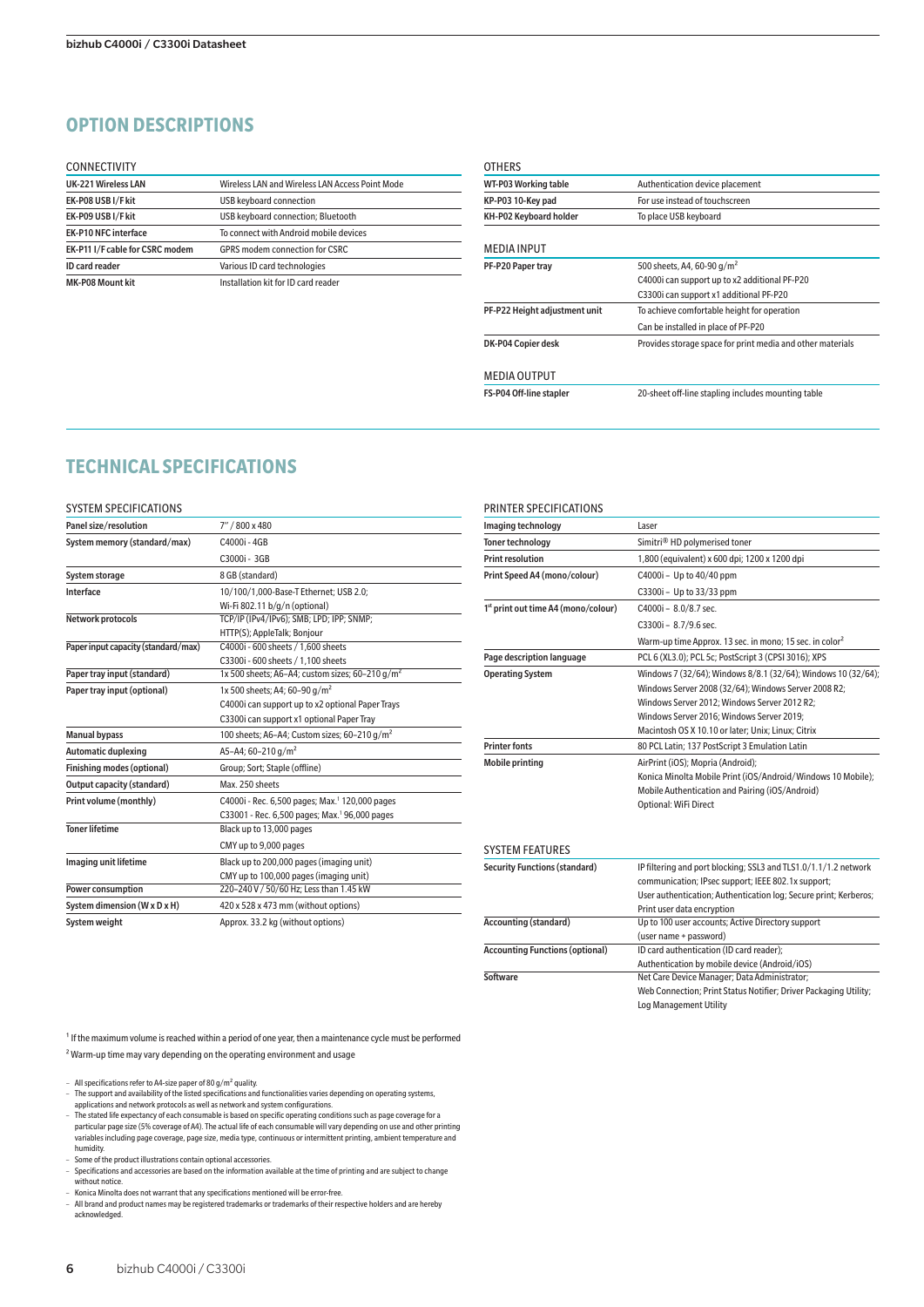### **OPTION DESCRIPTIONS**

#### ENHANCED FEATURES

LK-116 Antivirus Bitdefender® Antivirus provides real time scanning of all incoming and outgoing data

| <b>CONNECTIVITY</b>             |                                                 |
|---------------------------------|-------------------------------------------------|
| FK-517 Fax board                | Super G3 fax; digital fax functionality         |
| <b>UK-221 Wireless LAN</b>      | Wireless LAN and wireless LAN Access Point Mode |
| EK-P08 USB I/F kit              | USB keyboard connection                         |
| EK-P09 USB I/F kit              | USB keyboard connection; Bluetooth              |
| <b>EK-P10 NFC interface</b>     | To connect with Android mobile devices          |
| EK-P11 I/F cable for CSRC modem | <b>GPRS modem connection for CSRC</b>           |
| <b>ID</b> card reader           | Various ID card technologies                    |
| MK-P08 Mount kit                | Installation kit for ID card reader             |

| <b>OTHERS</b>                  |                                                            |
|--------------------------------|------------------------------------------------------------|
| <b>WT-P03 Working table</b>    | Authentication device placement                            |
| KP-P03 10-Key pad              | For use instead of touchscreen                             |
| KH-P02 Keyboard holder         | To place USB keyboard                                      |
|                                |                                                            |
| <b>MEDIA INPUT</b>             |                                                            |
| PF-P20 Paper tray              | 500 sheets. A4. 60-90 g/m <sup>2</sup>                     |
| PF-P22 Height adjustment unit  | To achieve comfortable height for operation                |
| DK-P04 Copier desk             | Provides storage space for print media and other materials |
| <b>MEDIA OUTPUT</b>            |                                                            |
| <b>FS-P04 Off-line stapler</b> | 20-sheet off-line stapling                                 |

### **TECHNICAL SPECIFICATIONS**

#### SYSTEM SPECIFICATIONS

PRINTER SPECIFICATIONS

| Panel size/resolution                | 7" / 800 x 480                                              |
|--------------------------------------|-------------------------------------------------------------|
| System memory (standard/max)         | 4 GB                                                        |
| <b>System storage</b>                | 16 GB (standard)                                            |
| Interface                            | 10/100/1,000-Base-T Ethernet; USB 2.0;                      |
|                                      | Wi-Fi 802.11 b/g/n (optional)                               |
| Network protocols                    | TCP/IP (IPv4/IPv6); SMB; LPD; IPP; SNMP;                    |
|                                      | HTTP(S); AppleTalk; Bonjour                                 |
| Automatic document feeder (standard) | Up to 80 originals; A6-A4; 50-128 $g/m^2$ ; Dualscan ADF    |
| Paper input capacity (standard/max)  | 600 sheets / 1.100 sheets                                   |
| Paper tray input (standard)          | 1x 500 sheets; A6-A4; custom sizes; 60-210 g/m <sup>2</sup> |
| Paper tray input (optional)          | 1x 500 sheets; A4; 60-90 g/m <sup>2</sup>                   |
| <b>Manual bypass</b>                 | 100 sheets; A6-A4; custom sizes; 60-210 g/m <sup>2</sup>    |
| <b>Automatic duplexing</b>           | A4; 60-210 g/m <sup>2</sup>                                 |
| Finishing modes (optional)           | Group; Sort; Staple (offline)                               |
| Output capacity (standard)           | Max. 250 sheets                                             |
| Copy/print volume (monthly)          | Rec. 6,500 pages; Max. <sup>1</sup> 96,000 pages            |
| <b>Toner lifetime</b>                | Black up to 13,000 pages                                    |
|                                      | CMY up to 9,000 pages                                       |
| Imaging unit lifetime                | Black up to 200,000 pages (imaging unit)                    |
|                                      | CMY up to 100,000 pages (imaging unit)                      |
| <b>Power consumption</b>             | 220-240 V / 50/60 Hz; Less than 1.45 kW                     |
| System dimension (W x D x H)         | 420 x 528 x 572 mm (without options)                        |
| <b>System weight</b>                 | Approx. 38.4 kg (without options)                           |

Print resolution 1,800 (equivalent) x 600 dpi; 1200 x 1200 dpi Page description language PCL 6 (XL3.0); PCL 5c; PostScript 3 (CPSI 3016); XPS Operating System Windows 7 (32/64); Windows 8/8.1 (32/64); Windows 10 (32/64);

Printer fonts **80 PCL** Latin; 137 PostScript 3 Emulation Latin Mobile printing AirPrint (iOS); Mopria (Android);

#### Imaging technology Laser Toner technology Simitri® HD polymerised toner Copy/print speed A4 (mono/colour) Up to 33/33 ppm Autoduplex speed A4 (mono/colour) Up to 33/33 ppm  $1<sup>st</sup>$  copy out time A4 6.0/7.2 sec. Warm-up time Approx. 13 sec. in mono; 15 sec. in colour<sup>2</sup> Copy resolution 600 x 600 dpi Gradation 256 gradations Multicopy 1-9,999 Original format A6–A4; Custom sizes Magnification 25-400% in 0.1% steps; Auto-zooming

#### FAX SPECIFICATIONS (OPTIONAL)

COPIER SPECIFICATIONS

| <b>Fax standard</b>     | Super G3 (optional)                   |
|-------------------------|---------------------------------------|
| <b>Fax transmission</b> | Analogue; i-Fax; Colour i-Fax; IP-Fax |
| <b>Fax resolution</b>   | Up to 600 x 600 dpi                   |
| <b>Fax compression</b>  | MH; MR; MMR; IBIG                     |
| Fax modem               | Up to 33.6 Kbps                       |
| <b>Fax destinations</b> | $2,100$ (single + group)              |

#### SYSTEM FEATURES

| <b>Security Functions (standard)</b>   | IP filtering and port blocking; SSL3 and TLS1.0/1.1/1.2 network  |
|----------------------------------------|------------------------------------------------------------------|
|                                        | communication; IPsec support; IEEE 802.1x support;               |
|                                        | User authentication; Authentication log; Secure print; Kerberos  |
| <b>Security Functions (optional)</b>   | Antivirus realtime scanning (Bitdefender <sup>®</sup> )          |
| <b>Accounting (standard)</b>           | Up to 100 user accounts; Active Directory support (user name +   |
|                                        | password + e-mail + smb folder); User function access definition |
| <b>Accounting Functions (optional)</b> | ID card authentication (ID card reader);                         |
|                                        | Authentication by mobile device (Android/iOS)                    |
| Software                               | Net Care Device Manager; Data Administrator;                     |
|                                        | Web Connection; Print Status Notifier; Driver Packaging Utility; |
|                                        | Log Management Utility                                           |

 $1$  If the maximum volume is reached within a period of one year, then a maintenance cycle must be performed ² Warm-up time may vary depending on the operating environment and usage

– All specifications refer to A4-size paper of 80 g/m² quality.<br>– The support and availability of the listed specifications and functionalities varies depending on operating systems, applications and network protocols as well as network and system configurations. – The stated life expectancy of each consumable is based on specific operating conditions such as page coverage for a

particular page size (5% coverage of A4). The actual life of each consumable will vary depending on use and other printing<br>variables including page coverage, page size, media type, continuous or intermittent printing, ambi humidity. – Some of the product illustrations contain optional accessories.

– Specifications and accessories are based on the information available at the time of printing and are subject to change without notice.

– Konica Minolta does not warrant that any specifications mentioned will be error-free.

– All brand and product names may be registered trademarks or trademarks of their respective holders and are hereby acknowledged.

| SCANNER SPECIFICATIONS   |                                                         |
|--------------------------|---------------------------------------------------------|
| Scan speed (mono/colour) | Up to 28/28 ipm in simplex                              |
|                          | Up to 56/56 ipm in duplex                               |
| Scan modes               | Scan-to-eMail (Scan-to-Me); Scan-to-SMB (Scan-to-Home); |
|                          | Scan-to-FTP: Scan-to-USB: Scan-to-WebDAV: Scan-to-URL   |
| <b>File formats</b>      | JPEG; TIFF; PDF; Compact PDF; Encrypted PDF; XPS;       |
|                          | Compact XPS; PPTX                                       |
| Scan destinations        | 2,100 (single + group); LDAP support                    |
|                          |                                                         |

Optional: WiFi Direct

Windows Server 2008 (32/64); Windows Server 2008 R2; Windows Server 2012; Windows Server 2012 R2; Windows Server 2016; Windows Server 2019; Macintosh OS X 10.10 or later; Unix; Linux; Citrix

Konica Minolta Mobile Print (iOS/Android/Windows 10 Mobile); Mobile Authentication and Pairing (iOS/Android)